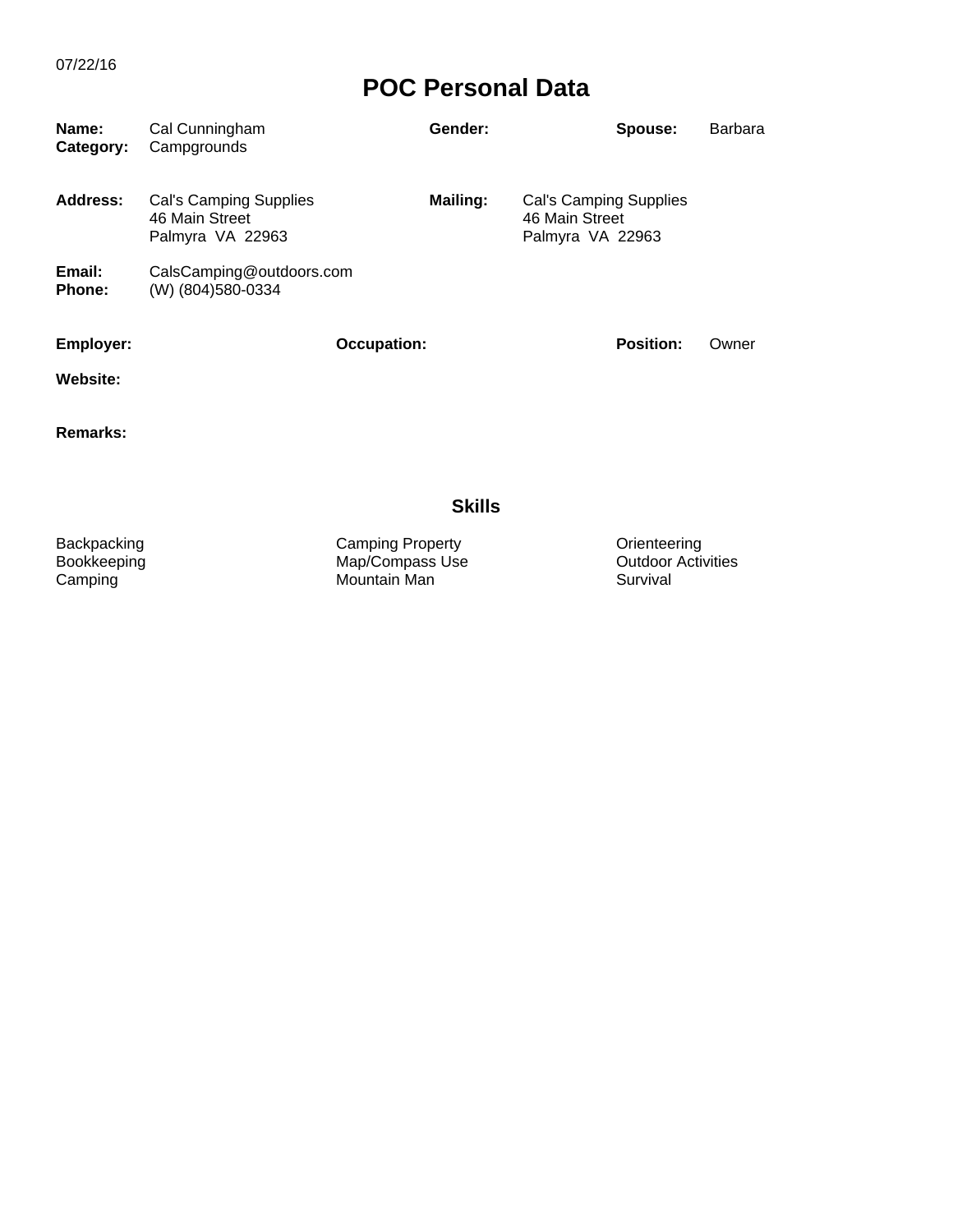| <b>Florence Edwards</b>                                         | Gender:         | Female | Spouse:                         | Eddie                                  |
|-----------------------------------------------------------------|-----------------|--------|---------------------------------|----------------------------------------|
| 4 Marie Circle<br>Cunningham VA 22991                           | <b>Mailing:</b> |        |                                 |                                        |
| wishingwell@hope.net<br>(H) (804) 422-5024<br>(W) (804)763-5348 |                 |        |                                 |                                        |
|                                                                 |                 |        | <b>Position:</b>                |                                        |
|                                                                 | Paul's Crafts   |        | <b>Occupation: Sales Person</b> | <b>PO Box 141</b><br>Lakeview VA 27711 |

**Remarks:**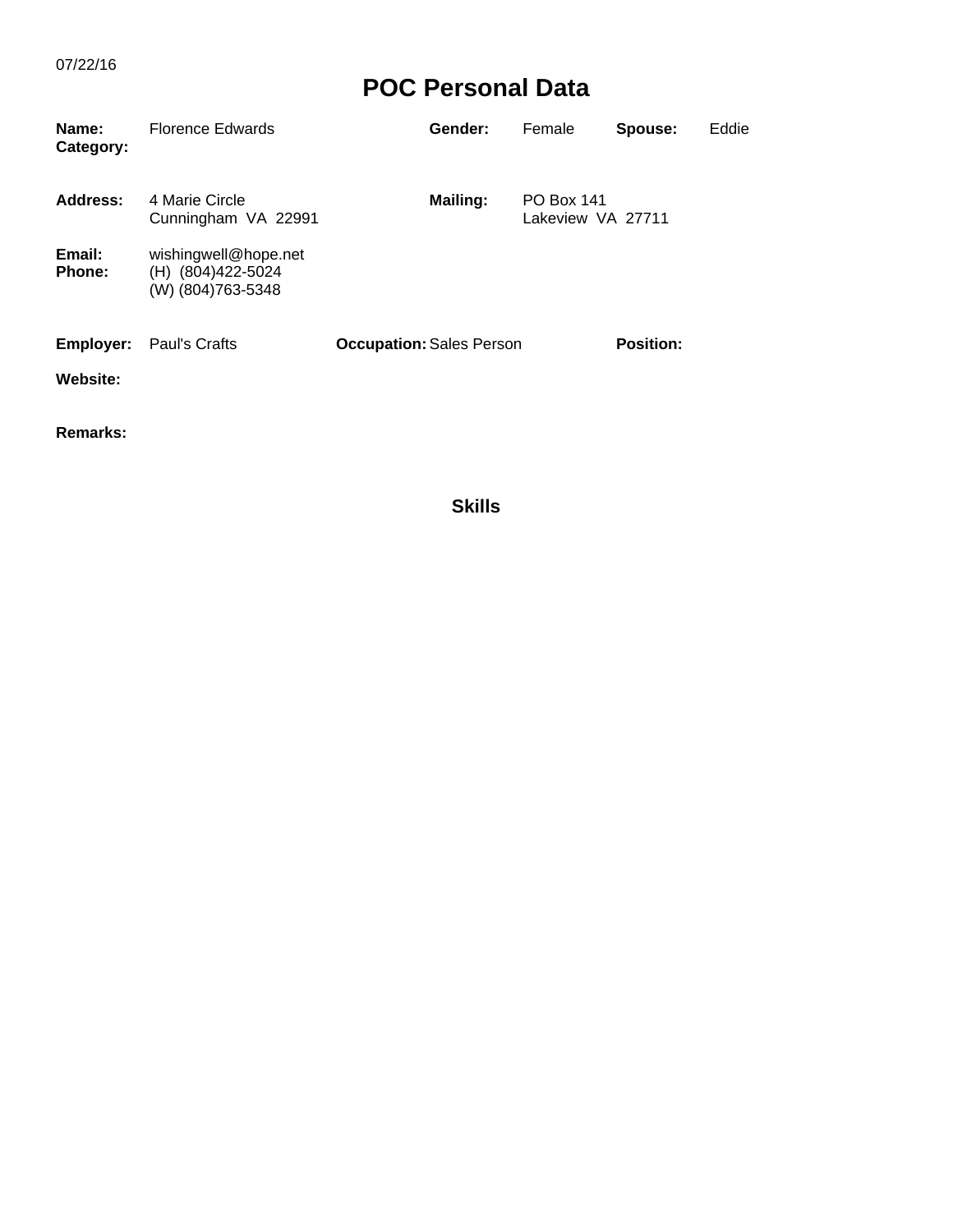| Name:<br>Category: | Mary Scouter                                                | Gender:                              | Female                         | Spouse:          | John |
|--------------------|-------------------------------------------------------------|--------------------------------------|--------------------------------|------------------|------|
| Address:           | 123 Main St.<br>Scottsville VA 22993                        | <b>Mailing:</b>                      | PO Box 55<br>Lakeview VA 27711 |                  |      |
| Email:<br>Phone:   | mary@firemail.com<br>(H) (804)442-1965<br>(W) (804)720-2461 |                                      |                                |                  |      |
| Employer:          | Insight, Inc.                                               | <b>Occupation: Interior Designer</b> |                                | <b>Position:</b> |      |
| <b>Website:</b>    |                                                             |                                      |                                |                  |      |
| <b>Remarks:</b>    |                                                             |                                      |                                |                  |      |

**Skills**

Video/Photography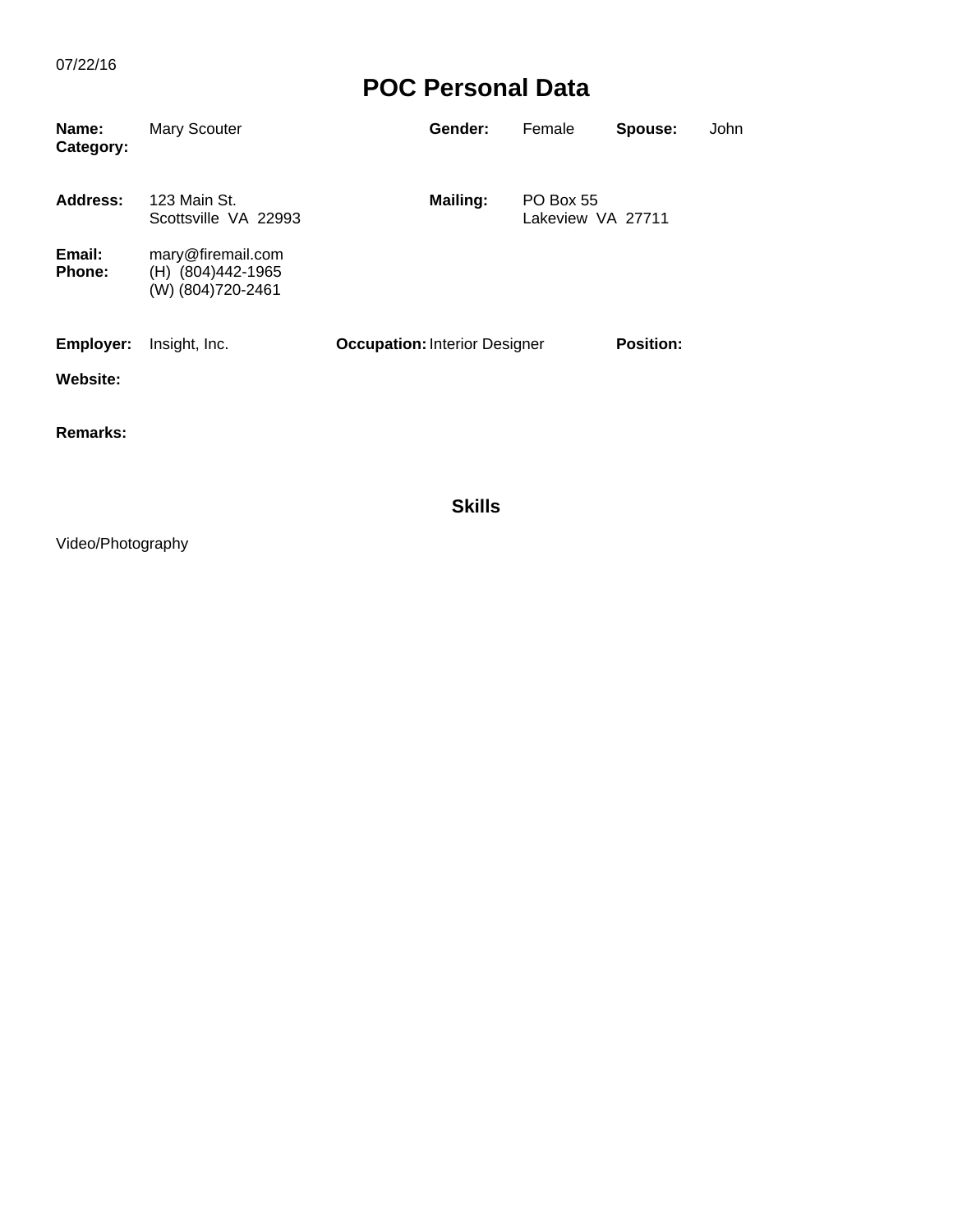| Name:<br>Category:      | Steve Jackson<br><b>BSA District Ldrs</b> | Gender:            | Spouse:                                   | Sara                      |
|-------------------------|-------------------------------------------|--------------------|-------------------------------------------|---------------------------|
| Address:                | 128 Albert Street<br>Scottsville VA 24590 | Mailing:           | 128 Albert Street<br>Scottsville VA 24590 |                           |
| Email:<br><b>Phone:</b> | (H) (804) 977-0644<br>(W) (804) 812-7444  |                    |                                           |                           |
| Employer:               | <b>BSA</b>                                | <b>Occupation:</b> | <b>Position:</b>                          | <b>District Executive</b> |
| Website:                |                                           |                    |                                           |                           |

**Remarks:**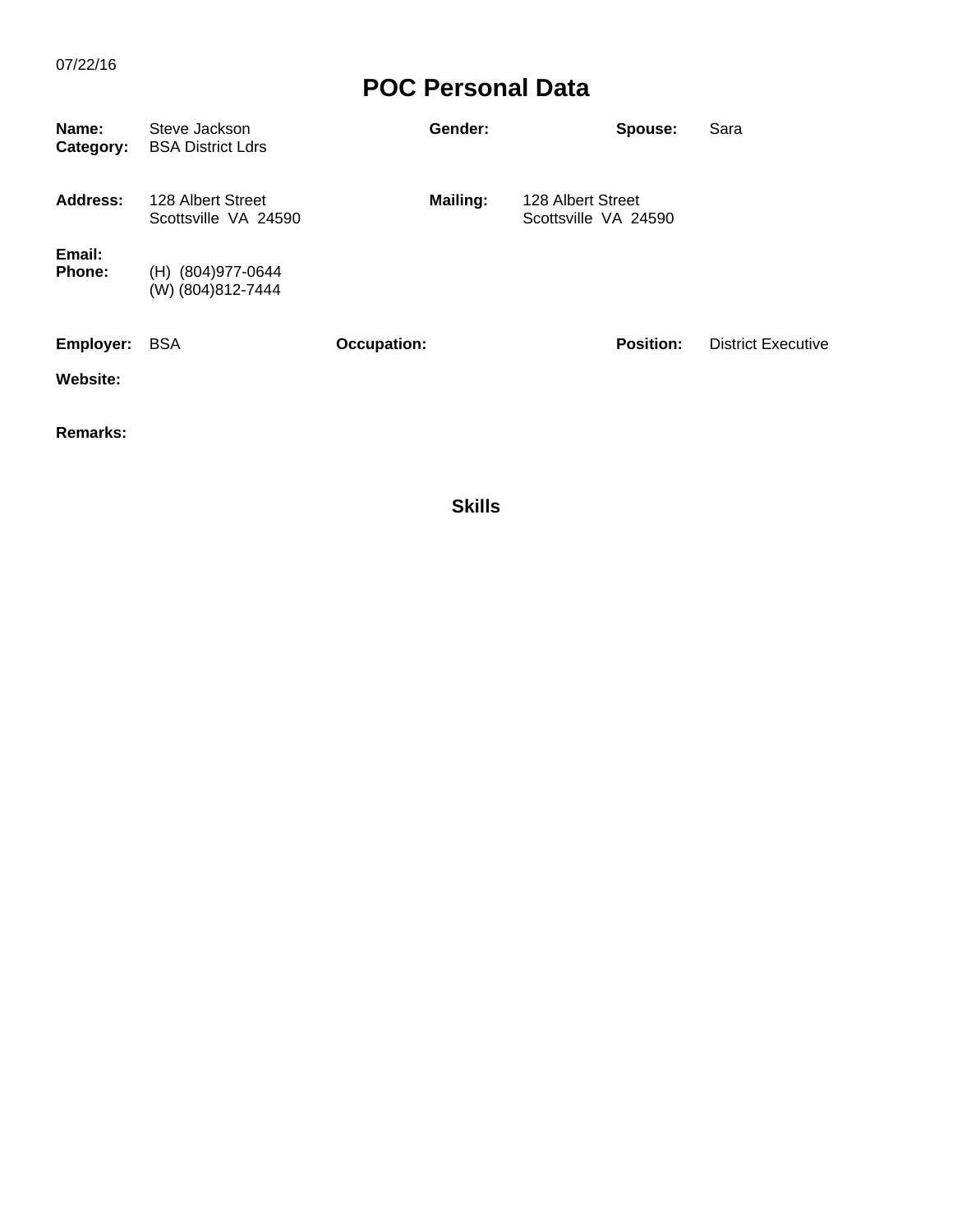| Name:<br>Category: | <b>Stuart Williamson</b><br><b>Religious Leaders</b> | Gender:            | Spouse:                           | Charleen              |
|--------------------|------------------------------------------------------|--------------------|-----------------------------------|-----------------------|
| Address:           | RT 6 Box 1945<br>Palmyra VA 22963                    | <b>Mailing:</b>    | RT 6 Box 1945<br>Palmyra VA 22963 |                       |
| Email:<br>Phone:   | (W) (804) 588-6399                                   |                    |                                   |                       |
| Employer:          |                                                      | <b>Occupation:</b> | <b>Position:</b>                  | Rector - Grace Church |
| Website:           |                                                      |                    |                                   |                       |
| <b>Remarks:</b>    |                                                      |                    |                                   |                       |